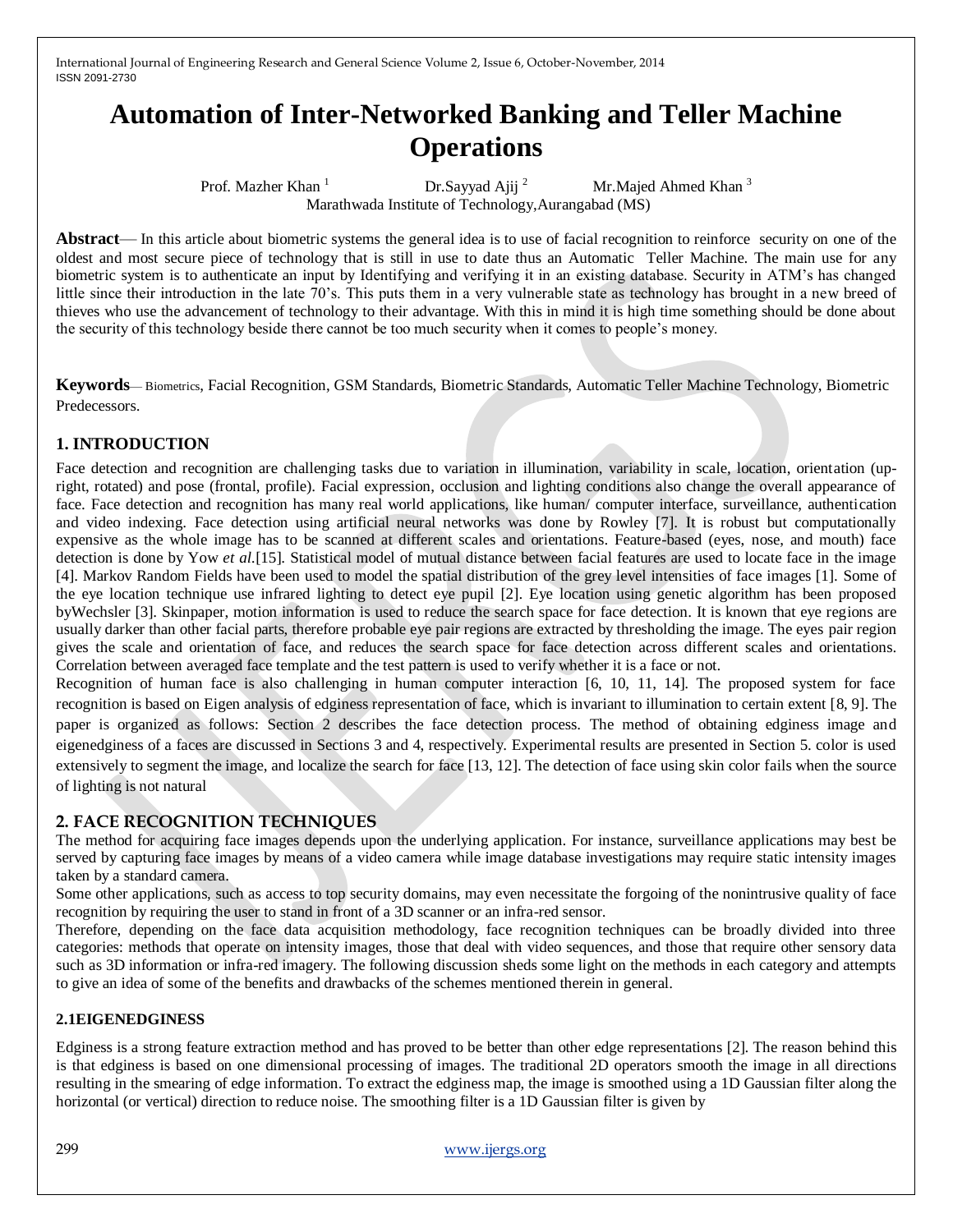$$
g(x) = \frac{1}{\sqrt{2\pi}\sigma_1} e^{\frac{-x^2}{2\sigma_1^2}}
$$
........(1)

Where σι is the standard deviation of the Gaussian function. The response of the 1 D Gaussian filters applied along a particular scan line of an image in one direction. A differential operator (first derivative of 1-D Gaussian function) is then applied in the orthogonal direction, i.e., along the vertical (or horizontal) scan lines to detect the edges. The first order derivative of 1D Gaussian is given by

$$
c(y) = \frac{-y}{\sqrt{2\pi}\sigma_2^3} e^{\frac{-y^2}{2\sigma_2^3}}
$$

The resulting image obtained by applying equation 1 produces the horizontal components of edginess (strength of an edge) in the image. Similarly, the vertical components of edginess are derived by applying the above filters on original images in orthogonal directions of those used in obtaining the horizontal components of edginess. Finally the total magnitude of partial edge information obtained in both the horizontal and vertical edge components gives the edginess map of the original image. Figure 1a and 1b show a plot of Gaussian mask and its derivative. Figure 2a-2f shows the various steps in creating an edginess image from a gray scale image. The edginess of a pixel in an image is identical to the magnitude of the gradient of gray level function,[12,13] which corresponds to the amount of change across the edge. The edginess images of an example face are shown in Figure 2f.



Fig 1. 1(a) Gaussian Function (smoothing filter), 1(b) First derivative of Gaussian (differential operator).

It is visually clear the edginess image carries more information than the edge map of an image. The intuitive reason for this is that the edginess gives a very low output when it operates on completely smooth regions with no useful information.

However, unlike the edge detection process, the edginess maintains an output in the regions having even low amount of texture. Again, the 1-d and orthogonal processing of the Gaussian and its derivative is less affected by the tradeoff between smoothing out the noise and smoothing the image features. Thus as seen from the face images, the smooth regions of the face that carry no discriminate information, and may cause class overlap in the classification, are removed. However, the regions with even a small amount of discriminate texture are visible in the output. This is the intuitive motivation behind this research, where we need to know whether this information at the output of the edginess filter is really made mainly of the discriminate information of the face.



Fig 2. 2(a) Gray Scale Image, 2(b) Image after smoothing in horizontal direction, 2(c) Image after applying the differential operator to 2(b)in vertical direction, 2(d) Image after smoothing in vertical direction, 2(e) Image after applying the differential operator to 2(d) in vertical direction, 2(f) Edginess Image.

300 [www.ijergs.org](http://www.ijergs.org/)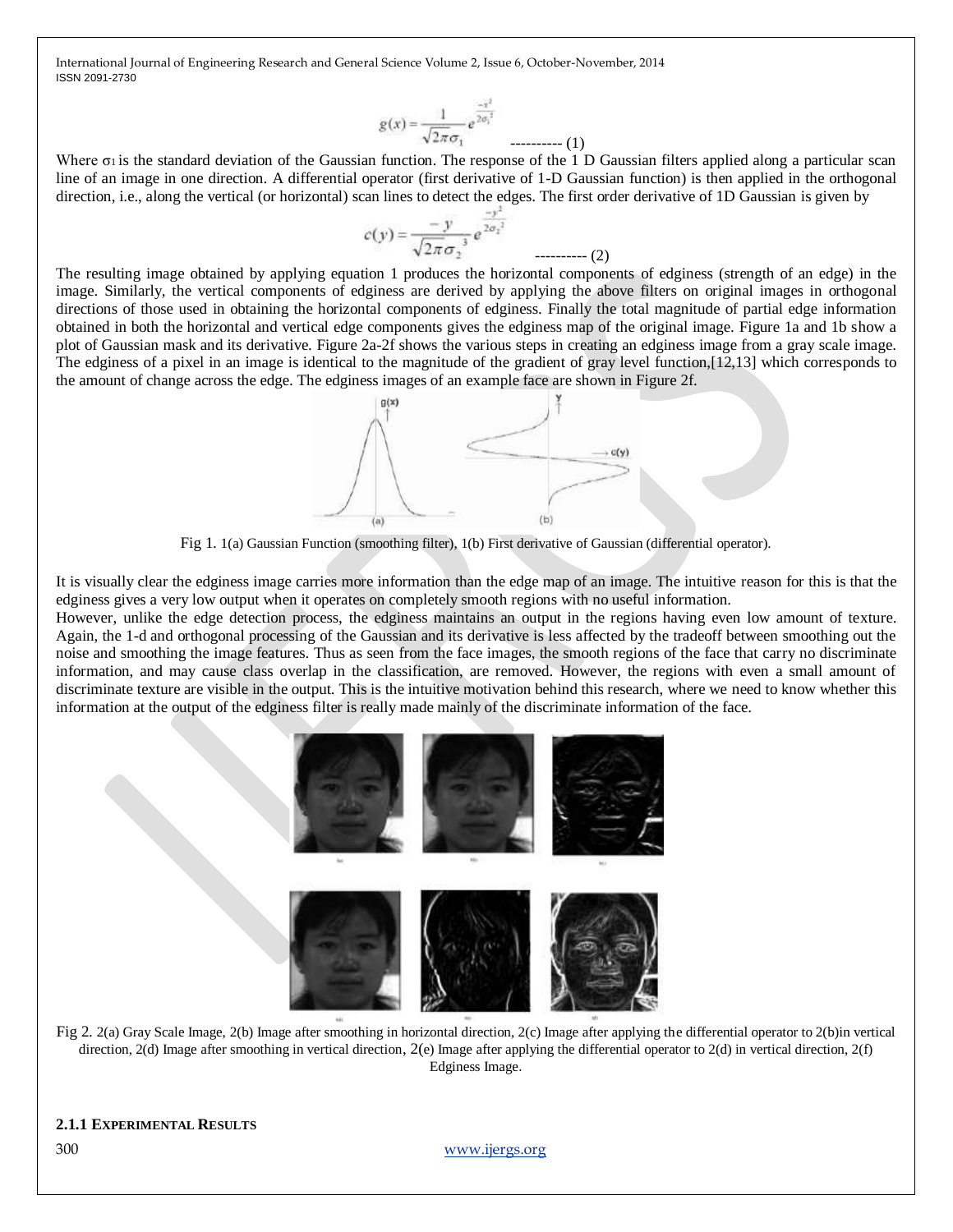In order to establish the performance of Edginess-SVM in comparison with Euclidian distance based NN classification, we carried out the experiments on a set of CMU PIE database. All the images considered had a frontal pose and nearly the same expression with wide changes in illumination conditions. We have considered 24 images for one individual and these have been randomly distributed for the training and testing sets. The training and testing sets are so chosen that there is no overlap between them. Different experiments have been performed considering varying number of images for training and the recognition rates have been recorded for both Euclidian distance based NN classification scheme and SVM based classification scheme. The testing set consists of 12 images chosen randomly. Figure 3 shows the comparison of recognition rates between the Eigenedginess-SVM method and Eigenedginess-NN method, [13, 14].



Fig 3. The graph shows a comparison of recognition rate between SVM and NN classifier for different number of training images

As observed from the graph in Figure 3, the performance of both NN and SVM is nearly same except for the cases when the number of training images is less. However, in [4] the authors have shown that classification by SVM's is more efficient than that by nearest neighbor scheme for face recognition problem with PCA as the feature extraction technique. The reason for this is that nearest neighbor based scheme is very sensitive to noisy inputs and can easily get confused with the neighboring classes in the eigen space. The latter is due to the fact that it does not perform classification based on discriminatory function like in SVM's but on the data points itself. This leads us to conclude that possibly edginess is a strong feature extraction method and the classification is not affected much by the classifier used at the back end,[13]

#### **2.2 FACE RECOGNITION FROM INTENSITY IMAGES**-

Face recognition methods for intensity images fall into two main categories: feature-based and holistic, an overview of some of the well-known methods in these categories is given below.

# **2.2.1 FEATURED-BASED**

Feature-based approaches first process the input image to identify and extract (and measure) distinctive facial features such as the eyes, mouth, nose, etc., as well as other fiducial marks, and then compute the geometric relationships among those facial points, thus reducing the input facial image to a vector of geometric features. Standard statistical pattern recognition techniques are then employed to match faces using these measurements Early work carried out on automated face recognition was mostly based on these techniques. One of the earliest such attempts was by Kanade [19], who employed simple image processing methods to extract a vector of 16 facial parameters - which were ratios of distances, areas and angles (to compensate for the varying size of the pictures) - and used a simple Euclidean distance measure for matching to achieve a peak performance of 75% on a database of 20 different people using 2 images per person (one for reference and one for testing).

Another well-known feature-based approach is the elastic bunch graph matching method proposed by Wiskott et al. [22] . This technique is based on Dynamic Link Structures [17]. A graph for an individual face is generated as follows: a set of fiducial points on the face are chosen. Each fiducial point is a node of a full connected graph, and is labeled with the Gabor filters' responses applied to a window around the fiducial point. Each arch is labeled with the distance between the correspondent fiducial points. A representative set of such graphs is combined into a stack-like structure, called a *face bunch graph*. Once the system has a face bunch graph, graphs for new face images can then be generated automatically by Elastic Bunch Graph Matching. Recognition of a new face image is performed by comparing its image graph to those of all the known face images and picking the one with the highest similarity value. Using this architecture, the recognition rate can reach 98% for the first rank and 99% for the first 10 ranks using a gallery of 250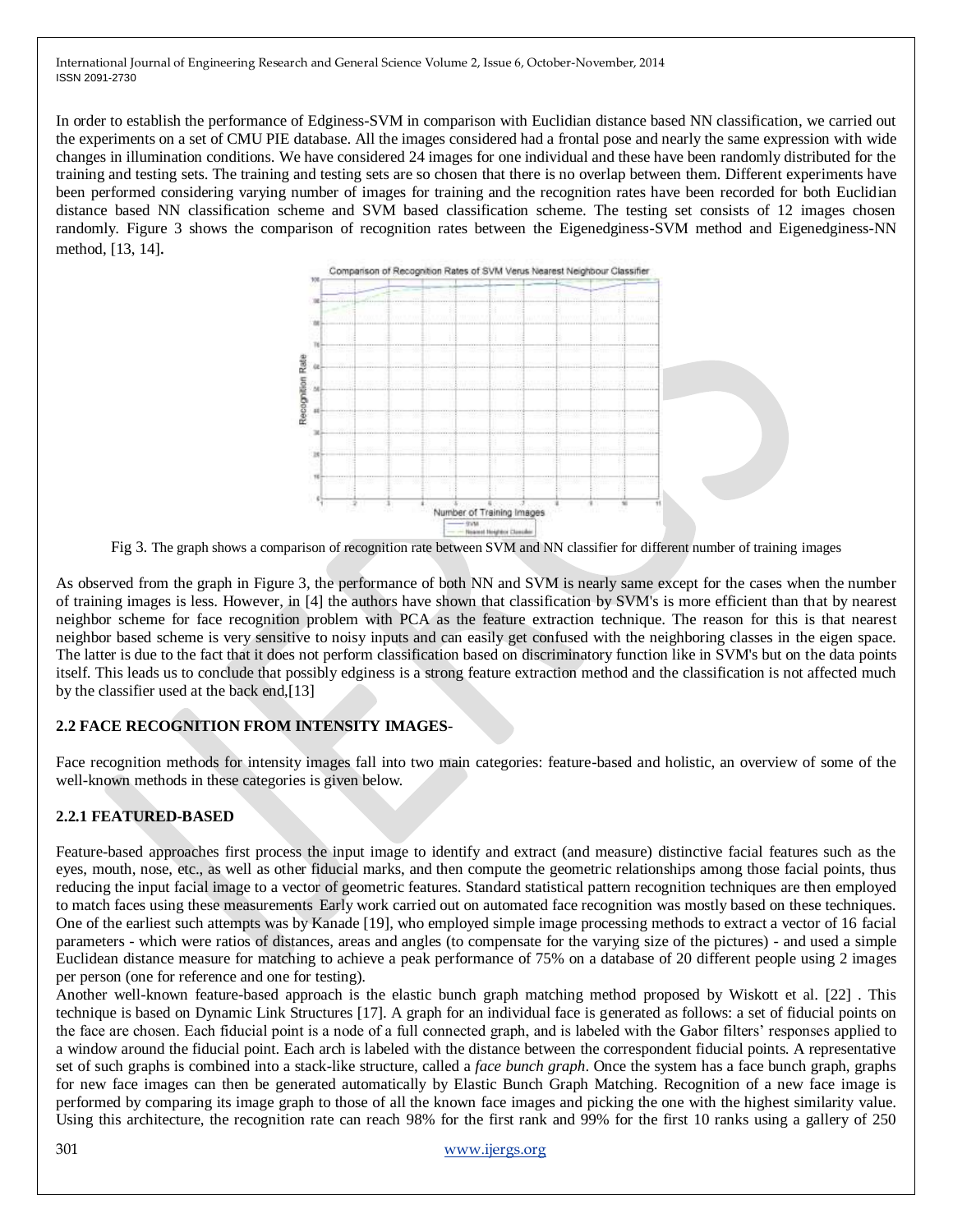individuals. The system has been enhanced to allow it to deal with different poses (Fig. 3) [11] but the recognition performance on faces of the same orientation remains the same. Though this method was among the best performing ones in the most recent FERET evaluation [12, 13], it does suffer from the serious drawback of requiring the graph placement for the first 70 faces to be done manually before the elastic graph matching becomes adequately dependable [14]. Campadelli and Lanzarotti [15] have recently experimented with this technique, where they have eliminated the need to do the graph placement manually by using parametric models, based on the deformable templates proposed in [10], to automatically locate fiducial points. They claim to have obtained the same performances as the elastic bunch graph employed in [19]. Other recent variations of this approach



**Fig. 3.** Grids for face recognition [21]. (©1999 IEEE)

Replace the Gabor features by a graph matching strategy [16] and HOGs (Histograms of Oriented Gradients [17]. Considerable effort has also been devoted to recognizing faces from their profiles [08-12] since, in this case, feature extraction becomes a somewhat simpler one-dimensional problem [17, 11]. Kaufman and Breeding [10] reported a recognition rate of 90% using face profiles; however, they used a database of only 10 individuals. Harmon et al. [18] obtained recognition accuracies of 96% on a database of 112 individuals, using a 17-dimensional feature vector to describe face profiles and utilizing a Euclidean distance measure for matching. More recently, Liposcak and Loncaric [01] reported a 90% accuracy rate on a database of 30 individuals, using subspace filtering to derive a 21- dimensional feature vector to describe the face profiles and employing a Euclidean distance measure to match them (Fig. 4).



**Fig. 4.** a) The twelve fiducial points of interest for face recognition; b) Feature vector has 21 components; ten distances D1-D10 (normalized with  $/(D4+D5)$ ) and eleven profile arcs A1-A11 (normalized with  $/(A5+A6)$ ) [21]. (Courtesy of Z. Liposcak and S. Loncaric)

# **2.3 PCA ALGORITHM**

Automatic face recognition systems try to find the identity of a given face image according to their memory. The memory of a face recognizer is generally simulated by a training set. In this project, our training set consists of the features extracted from known face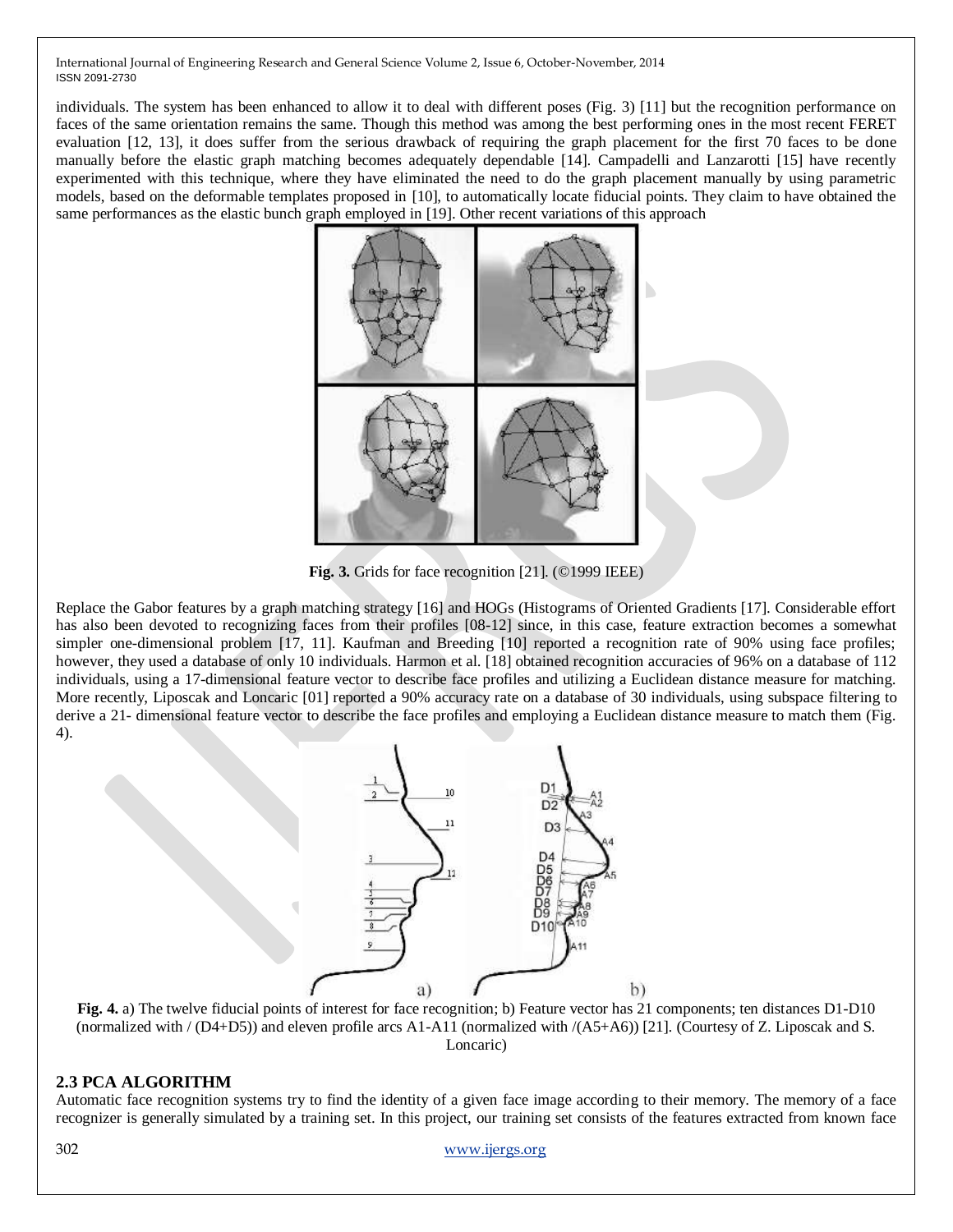images of different persons. Thus, the task of the face recognizer is to find the most similar feature vector among the training set to the feature vector of a given test image. Here, the identity of a person where an image of that person (test image) is give to the system is recognized. PCA is itself a feature extraction algorithm.

In the training phase, the feature vectors for each image are extracted in the training set. Let  $\Omega A$  be a training image of person A which has a pixel resolution of  $M \times N$  (M rows, N columns). In order to extract PCA features of  $\Omega A$ , the image is converted into a pixel vector ΦA by concatenating each of the M rows into a single vector. The length (or, dimensionality) of the vector ΦA will be M  $×N$ . Use the PCA algorithms a dimensionality reduction technique which transforms the vector ΦA to a vector  $ΩA$  which has a dimensionality d where d «M ×N. For each training image  $\Omega$ i, you should calculate and store these feature vectors  $\ddot{\omega}$ i In the recognition phase (or, testing phase), you will be given a test image  $\Omega$  of a known person. Let  $\alpha$  be the identity (name) of this person. As in the training phase, you should compute the feature vector of this person using PCA and obtain  $\mathbb{G}$ j. In order to identify  $\Omega$ j, you should compute the similarities between  $\mathbb{G}$  and all of the feature vectors  $\mathbb{G}$ i's in the training set. The similarity between feature

vectors can be computed using Euclidean distance. The identity of the most similar  $\ddot{\omega}$  will be the output of our face recognizer. If  $i = j$ , it means that we have correctly identified the person j, otherwise if  $i \neq j$ , it means that we have misclassified the person j. Schematic diagram of the face recognition system that will be implemented is shown in Figure 2.



Mobile scanning device scans SIM number through GSM Modem Collected data is given to the Automated teller machines (ATMs) for further processing. At the same time, web camera captures the images and compares using digital signal processing with the image stored in the data base. Each processing information produces by voice annunciation module.

Power supply unit consists of a step down transformer along with rectifier unit to convert 230 V AC into required 7 V DC. 7 V DC supply is given to the micro controller for its action. It may be difficult for blind people to use existing ATM so we can add voice annunciates to indicate each and every process to the blind people. It enables a visually and/or hearing impaired individual to conveniently and easily carry out financial transactions or banking functions. Each processing information produces by voice annunciation module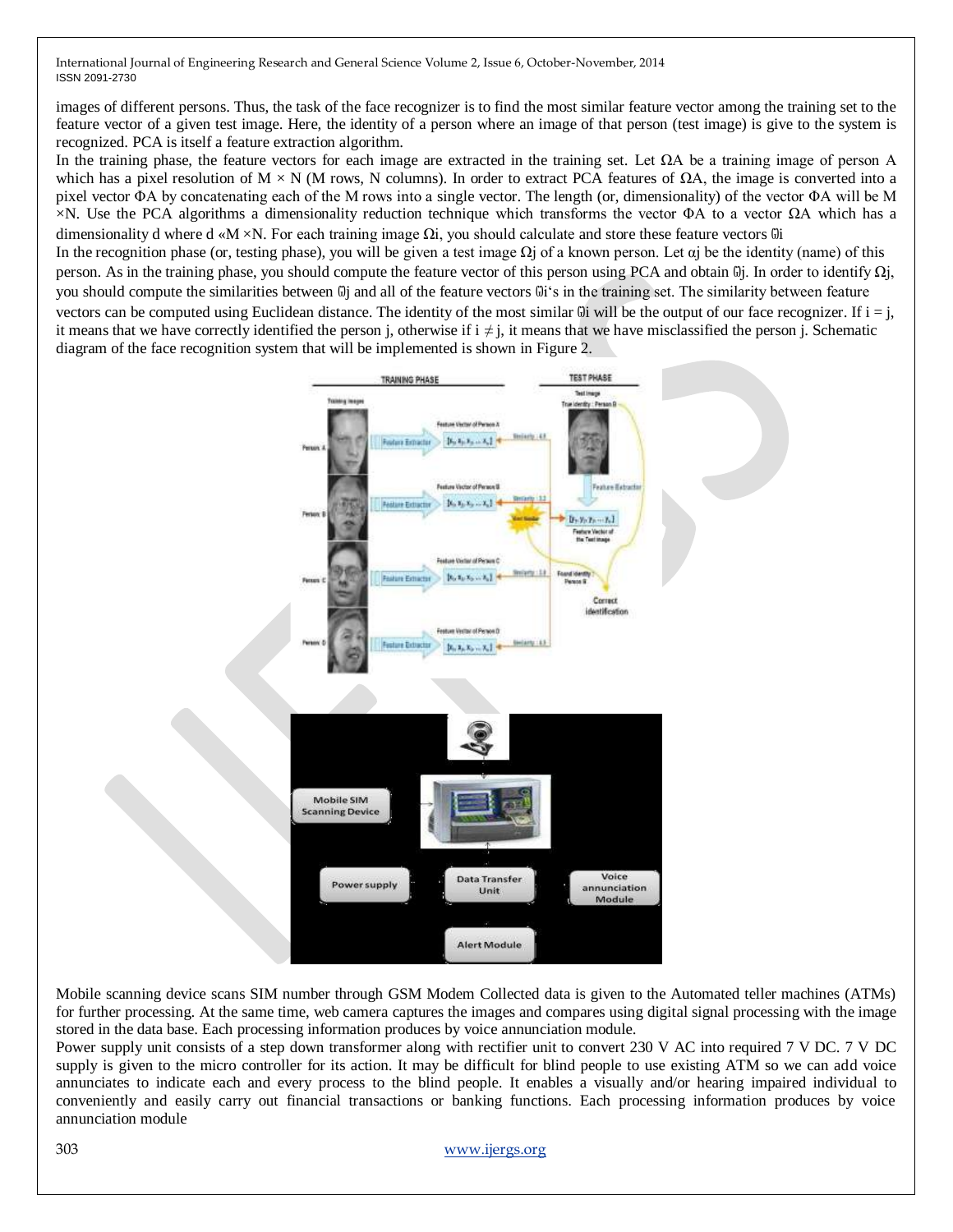If images and PIN number are same then further processing is continued, otherwise it gives alarm through Alert module. Data trasfer unit consist of a micro controller of no AT89352 which transfers the data between alert module, voice annunciation module & ATM machine. Automated teller machines (ATMs) are well known devices typically used by individuals to carry out a variety of personal and business financial transactions and/or banking functions ATMs have become very popular with the general public for their availability and general user friendliness.

ATMs are now found in many locations having a regular or high volume of consumer traffic. For example, ATMs are typically found in restaurants, supermarkets, Convenience stores, malls, schools, gas stations, hotels, work locations, banking centers, airports, entertainment establishments, transportation facilities and a myriad of other locations. ATMs are typically available to consumers on a continuous basis such that consumers have the ability to carry out their ATM financial transactions and/or banking functions at any time of the day and on any day of the week. Existing ATMs are convenient and easy to use for most consumers. Existing ATMs typically provide instructions on an ATM display screen that are read by a user to provide for interactive operation of the ATM. Having read the display screen instructions, a user is able to use and operate the ATM via data and information entered on a keypad.

#### **CONCLUSION**

This paper presents a system creates the new generation ATM machine which can be operator without the ATM card. By using this system ATM machine can be operator by using our SIM in the mobile phone. When we insert our SIM in the reader unit of the ATM machine it transfers the mobile to the server. In server we can collect the related information of the mobile number (i.e) the users account details, their photo etc. the camera presented near the ATM machine will capture the users image and compare it with the user image in the server. Only when the image matches it asks the pin number and further processing starts. Otherwise the process is terminated. So by using this system need of ATM card is completely eliminated we can operate the ATM machine by using our SIM itself. By using this system malfunctions can be avoided. Our transaction will be much secured. One more application can also be added in this system for helping the blind people. In the existing system all the transactions are done through keyboard only. It may be difficult for blind people so we can also add voice enunciator to indicate each and every process to the blind people. It that enables a visually and/or hearing impaired individual to conveniently and easily carry out financial transactions or banking functions.

#### **REFERENCES:**

- [1] S. C. Dass and A. K. Jain. Markov face models. In Proceedings, Eighth IEEE International Conference on Computer Vision (ICCV), pages 680–687, July 2001.
- [2] C.-C. Han, H.-Y. M. Liao, G.-J. Yu, and L.-H. Chen. Fast face detection via morphology-based pre-processing. In Proceedings, Ninth International Conference on Image analysis and Processing (ICIAP), volume 2, pages 469–476, 1998.
- [3] J. Huang and H. Wechsler. Eye location using genetic algorithm. In Proceedings, Second International Conference on Audio and Video-Based Biometric Person Authentication, pages 130–135, March 1999.
- [4] T. Leung, M. Burl, and P. Perona. Finding faces in cluttered scenes using labeled random graph matching. In Proceedings, Fifth International Conference on Computer Vision, pages 637–644, June 1995.
- [5] P. Kiran Kumar, Sukhendu Das and B. Yegnanarayana. One- Dimensional processing of images. In International Conference on Multimedia Processing Systems, Chennai, India, pages 181 185, August 13-15, 2000.
- [6] P. N. Belhumeour, J. P. Hespanha and D. J. Kriegman. Eigenfaces vs. fisherfaces: Recognition using class specific linear projection. IEEE Trans. Pattern Analysis and Machine Intelligence, 19(7):711–720, July 1997.
- [7] H. Rowley, S. Baluja, and T. Kanade. Neural network-based face detection. IEEE Trans. Pattern Analysis and Machine Intelligence, 20(1):23–38, January 1998.
- [8] S. Ramesh, S.Palanivel, Sukhendu Das and B. Yegnanarayana. Eigenedginess vs. eigenhill, eigenface, and eigenedge. In Proceedings, Eleventh European Signal Processing Conference, pages 559–562, September 3-6, 2002.
- [9] K. Suchendar. Online face recognition system. M.Tech Project Report, IIT, Madras, January 2002.
- [10]B. Tacacs and H. Wechsler. Face recognition using binary image metrics. In Proceedings, Third International Conference on Automatic Face and Gesture Recognition, pages 294–299, April 1998.

304 [www.ijergs.org](http://www.ijergs.org/)